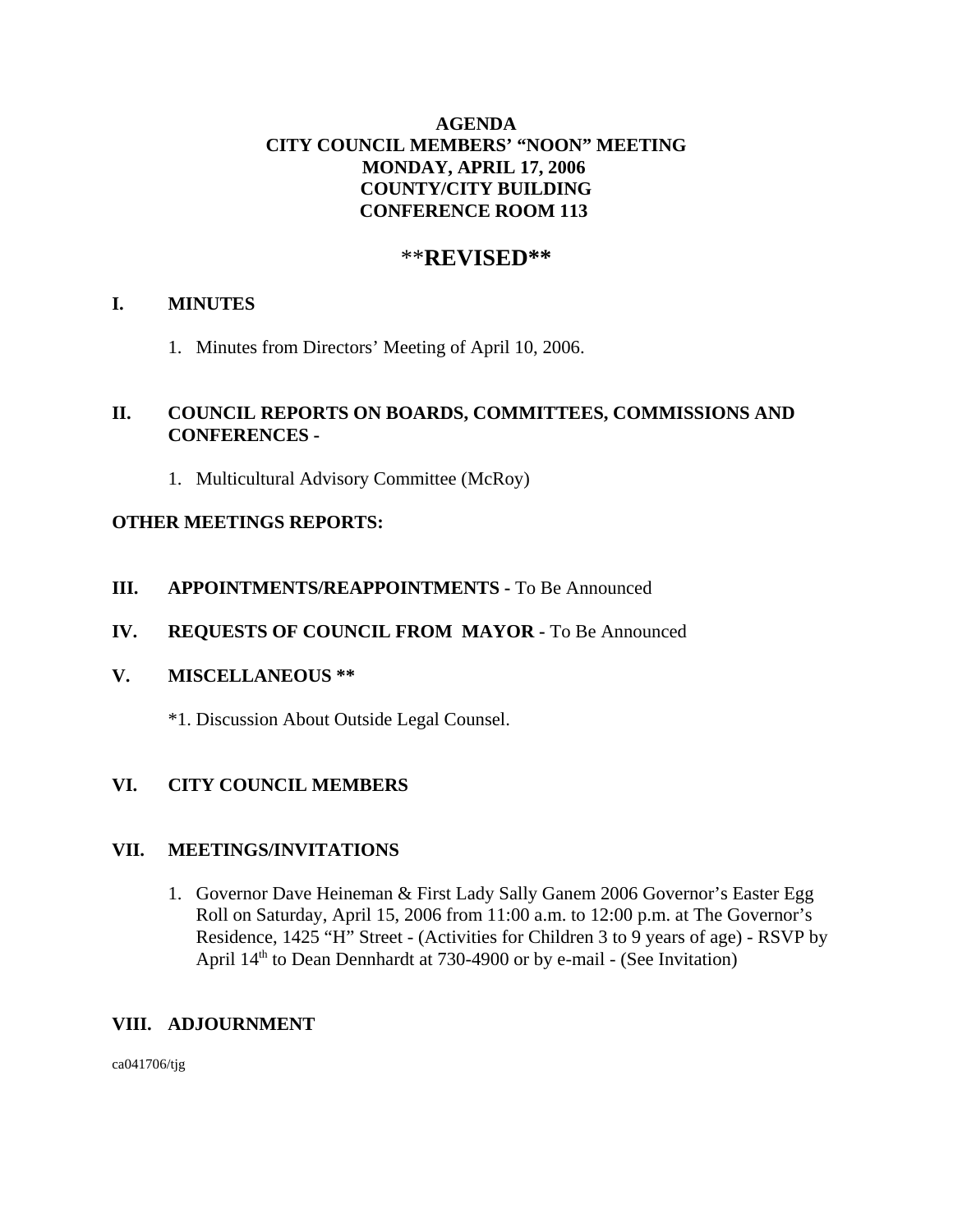# **MINUTES CITY COUNCIL MEMBERS' "NOON" MEETING MONDAY, APRIL 17, 2006 COUNTY/CITY BUILDING CONFERENCE ROOM 113**

**Council Members Present:** Ken Svoboda, Chair; Patte Newman, Vice-Chair; Jonathan Cook, Dan Marvin, Robin Eschliman, Jon Camp, Annette McRoy (arrived late).

**Others Present:** Mark Bowen, Ann Harrell, Rick Hoppe, Mayor's Office; Dana Roper, City Attorney (arrived late); Tammy Grammer, City Council Staff; Deena Winter, Lincoln Journal Star Representative; and Kent Seacrest, Attorney.

## **I. MINUTES**

1. Minutes from Directors' Meeting of April 10, 2006.

Chair Ken Svoboda, by acclamation of the Chair, approved the minutes. No objections were offered.

# **II. COUNCIL REPORTS ON BOARDS, COMMITTEES, COMMISSIONS AND CONFERENCES -**

1. **Multicultural Advisory Committee** (McRoy) — Ms. McRoy mentioned Dan (Marvin) attended as well. Ms. McRoy reported mostly discussed the rally from the day before. There was an interesting article that someone made copies of on the Labor Wages issue.

### **OTHER MEETINGS REPORTS: - NONE**

# **III. APPOINTMENTS/REAPPOINTMENTS** -

### **RICK HOPPE -**

Rick Hoppe reported we will have four or five appointments for the Community Development Task Force in the next couple weeks.

Mr. Hoppe stated apparently there is a Doug and a Dennis Biggerstaff the reason I am mentioning it, we appointed Doug Biggerstaff to the Heating, Ventilating and Cooling Examiners Board last week which we should have appointed Dennis Biggerstaff to that board. So the new appointment should come next week and apologized.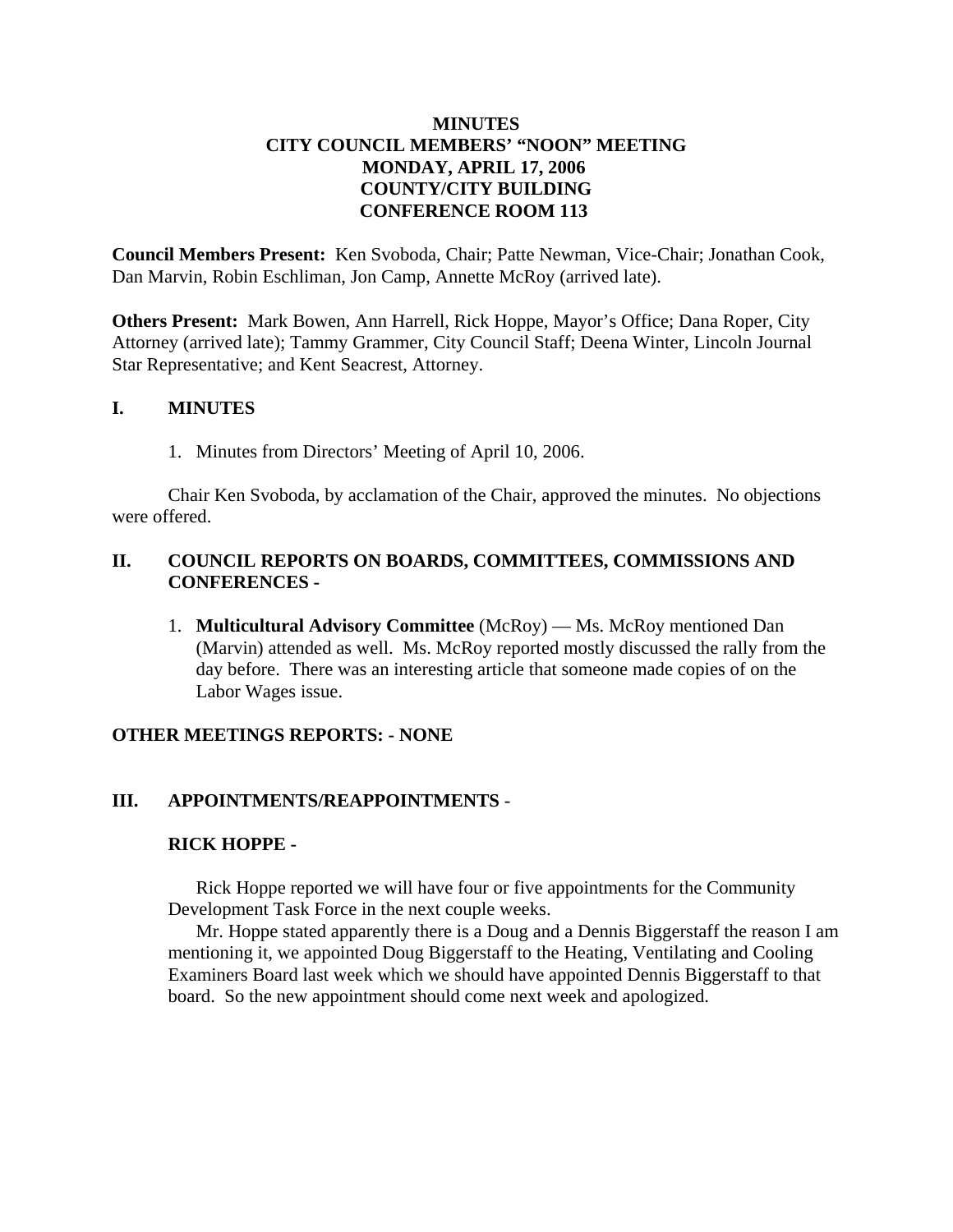### **IV. REQUESTS OF COUNCIL FROM MAYOR -**

#### **MARK BOWEN -**

*[Mark Bowen handed out some material to Council].* Mr. Bowen stated these were some handouts from the Town Hall Meeting last week.

### **V. MISCELLANEOUS**

\*1. Discussion About Outside Legal Counsel. (Requested by Jonathan Cook) —

Mr. Cook commented we have amended agenda which mentioned the outside counsel and this would just be for the limited purpose of representing us as individuals filing things on our behalf as individuals.

Motion: Moved by Mr. Cook that the City Council hire attorney Vince Powers to be our outside legal counsel for us as individuals not to replace the City Attorney in regards to representation of the City and this would be funded out of the money already budgeted in the Council budget that we have not been spending because we have not used it for staff. Second by Ms. Newman.

Further discussion, Mr. Camp stated I understand the concern, I suspect we'd be looking at a \$5,000 to \$10,000 pass, I think it's a needless expense of City money and so I'm going to vote against it. I think right or wrong our City Attorney should do whatever representation needed, depositions, etc. Ms. McRoy asked Dana (Roper) if we decide to go ahead and do this does that still reserve our right to settle later? Mr. Svoboda and Mr. Cook responded yes. Mr. Svoboda commented it sounds like it based on earlier conversation. Mr. Cook stated it's important that we have representation during this process. Ms. McRoy commented Rick (Peo) is not going to do this for us, he can't come with us for a deposition. Mr. Marvin commented Rick (Peo) will be at the deposition. Mr. Cook commented but he may not file any more papers on our behalf regarding any privileges that we may have because he already went through that process from the City side and not prevail. However, he says we as individuals have certain rights but we need individual representation to do that for us. Mr. Svoboda commented I'm concerned, Mr. Powers is very qualified, I don't know if he's the most qualified individual for this particular type of law suit and for that reason I am not going to support it on that basis. But, I don't know that this is the proper way to use our City funds when we have a City Attorney that this is their job to represent us whether it would be individually or not. So, that's the question that we have is our City Attorney qualified or has a right or obligation to represent us individually. Ms. Newman commented I think Jonathan (Cook) answered that Rick (Peo) is representing the City of Lincoln. Mr. Marvin commented I think that it would be okay to have somebody in there representing us as individuals. I had a conversation with Rick (Peo) asking him are you representing me as my attorney, do I have attorney client privilege in this conversation and the answer was no I do not. He was standing in as the city's attorney and that kind of made me think it would be nice to have my own attorney. Mr. Cook commented Rick (Peo) went through a process of